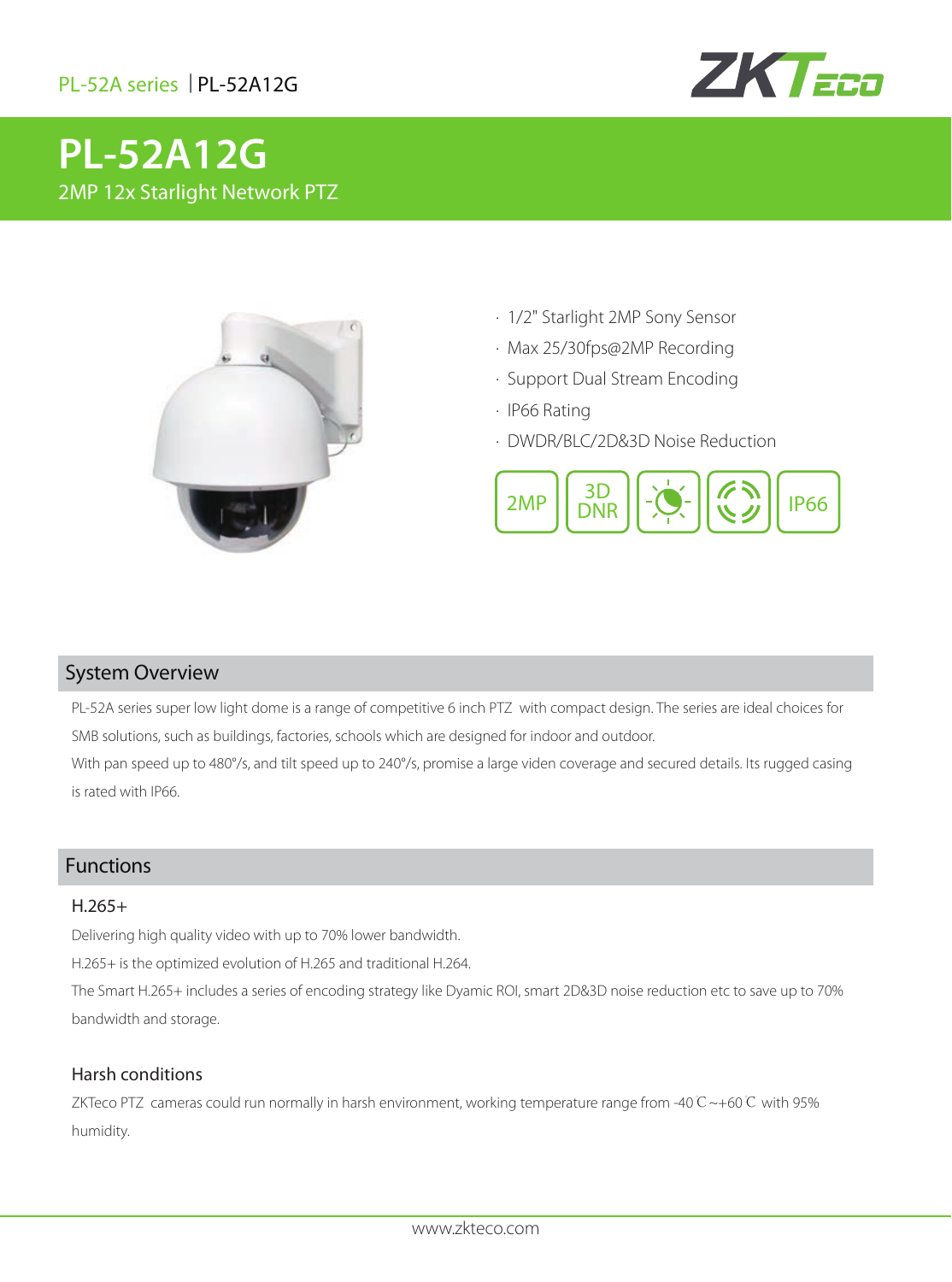## Technical Parameters

## Camera

| Model                    | PL-52A12G                                                                | <b>Scanning System</b>            | Progressive                                       |
|--------------------------|--------------------------------------------------------------------------|-----------------------------------|---------------------------------------------------|
| Image Sensor             | Starlight 2MP 1/2" Sony Sensor                                           | <b>Eletronic Shutter</b>          | $1/2s - 1/20,000s$                                |
| Lens                     | 12X f=7mm~84mm                                                           |                                   |                                                   |
| Video                    |                                                                          |                                   |                                                   |
| Video Compression        | H.265+/H.265/H.264+/H.264                                                | <b>WDR</b>                        | <b>DWDR</b>                                       |
| Resolution               | 1080P(1920x1080)/720P(1280x720)<br>/CIF(352X288/352X240)                 | Day/Night<br><b>White Balance</b> | Auto(ICR)/Color/B/W<br>Auto/Manual/Indoor/Outdoor |
| <b>Bit Rate Control</b>  | CBR/VBR                                                                  | <b>Gain Control</b>               | Auto                                              |
| <b>Bit Rate</b>          | Main stream: 64Kbps~1000Kbps<br>Sub stream: 32Kbps~2000Kbps              | <b>Noise Reduction</b>            | 2D & 3D DNR                                       |
|                          |                                                                          | <b>Motion Detetion</b>            | Supported                                         |
| <b>Audio Compression</b> | G.711a/G.711u(32Kbps)/PCM(128Kbps)                                       | Privacy Mask                      | Up to 4 areas                                     |
| <b>BLC</b>               | Supported                                                                |                                   |                                                   |
| Optional                 |                                                                          |                                   |                                                   |
| Audio I/O                | Optional                                                                 | SD card slot                      | Optional                                          |
| Alarm I/O                | Optional                                                                 |                                   |                                                   |
| <b>Network</b>           |                                                                          |                                   |                                                   |
| Protocol                 | RTSP,FTP,SMTP,TCP/IP,UDP,DHCP,RTP,ARP,DNS,DDNS                           | Max. online User                  | Main stream: 3 Sub stream: 6                      |
| Onvif                    | Onvif profile S                                                          | <b>Web Browser</b>                | IE,Chrome,Firefox                                 |
| P/T                      |                                                                          |                                   |                                                   |
| Pan/Tilt Range           | Pan: 0°~360°, Tilt: 0°~93°                                               | <b>Ingress Protection</b>         | <b>IP66</b>                                       |
| Pan Speed                | $0 - 480^{\circ}/s$                                                      | <b>Working Environment</b>        | $-40^{\circ}$ C $\sim +60^{\circ}$ C              |
| <b>Tilt Speed</b>        | $0 - 240^{\circ}/s$                                                      | Power Supply                      | <b>DC 12V4A</b>                                   |
| Preset                   | 220                                                                      | <b>Lightning Protection</b>       | <b>EDS 6000V</b>                                  |
| <b>Preset Speed</b>      | 1-64 optional                                                            | OSD Menu                          | Call 95 Preset                                    |
| PTZ Mode                 | 8 tour, 4 pattern, 1 horizontal scan                                     | Default Bracket                   | Wall Mount                                        |
| <b>Idle Motion</b>       | Activate preset/Scan/<br>Tour if there is no command in specified period | <b>Dimensions</b>                 | $Q210(mm) \times 287(mm)$                         |
|                          |                                                                          | Net Weight                        | 2.5KG                                             |
| Protocol                 | Pelco-D, Pelco-P                                                         | Gross Weight                      | 4.5KG                                             |